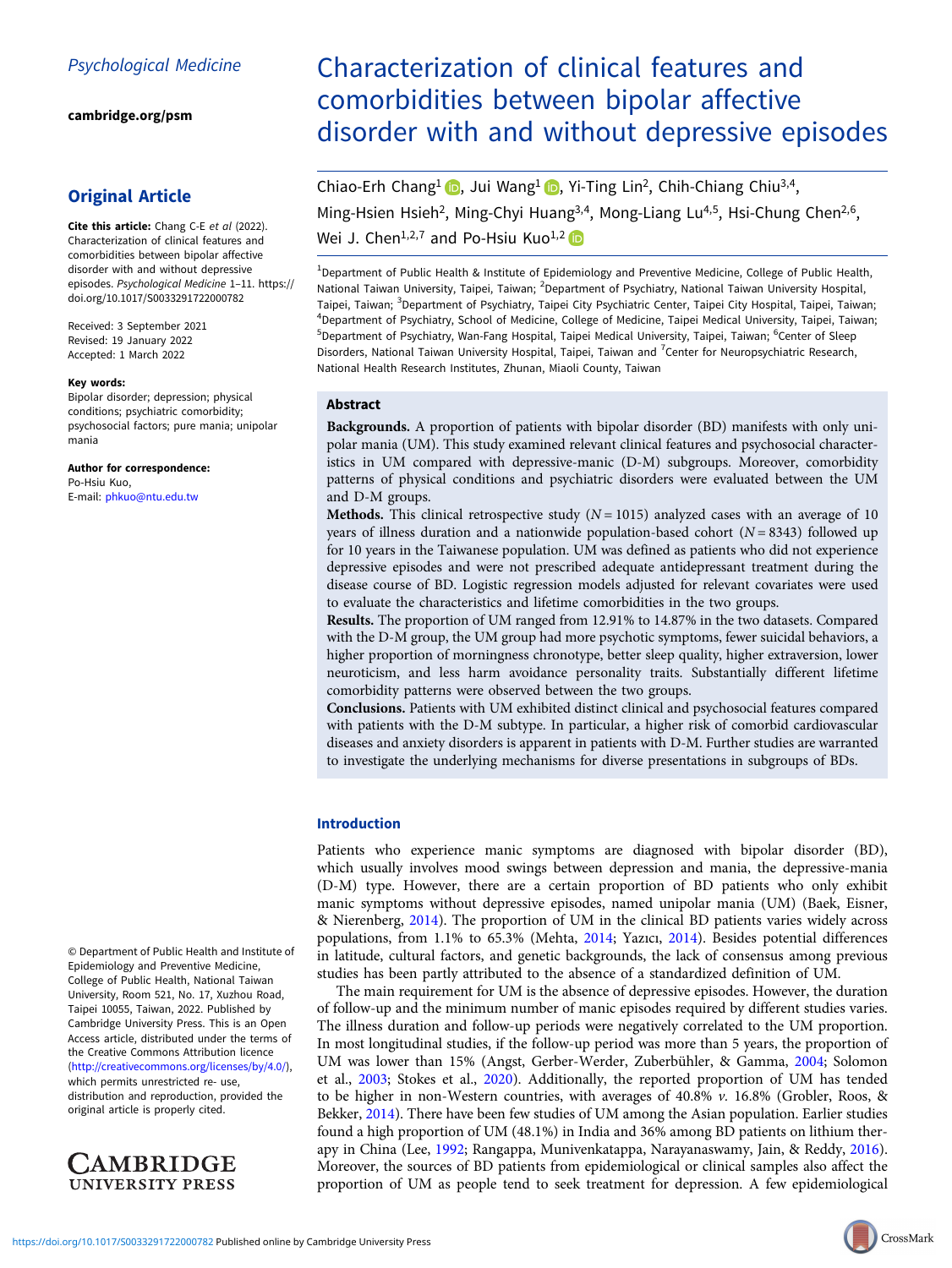surveys, such as the National Comorbidity Survey (NCS) study, reported a high proportion of UM (39.7%) among adolescents and adults (32.67%) in the US (Angst et al., [2019;](#page-9-0) Merikangas et al., [2012\)](#page-9-0).

Concerning clinical characteristics, patients with UM have been reported to have an earlier age of onset (Angst & Grobler, [2015;](#page-8-0) Yazıcı, [2014\)](#page-10-0), more psychotic features (Grobler et al., [2014;](#page-9-0) Pfohl, Vasquez, & Nasrallan, [1982;](#page-9-0) Yazici et al., [2002\)](#page-10-0), more cannabis abuse (Grobler et al., [2014](#page-9-0); Pfohl et al., [1982\)](#page-9-0), fewer suicide attempts (Angst et al., [2004](#page-8-0), [2019\)](#page-9-0), shorter sleep duration and an excessively hyperthymic temperament, a greater tendency to an early chronotype (morningness) (Angst & Grobler, [2015](#page-8-0)), and less comorbidity with anxiety disorders (Angst et al., [2019](#page-9-0)) compared with patients with D-M. These early observations were mainly obtained from clinical samples of European descent with relatively small sample sizes. Moreover, there has been an insufficient systematic evaluation of the differences between UM and D-M in terms of psychosocial factors, clinical factors, and psychiatric and physical comorbidities.

The co-occurrence of psychiatric and physical diseases is commonly observed in classic BD patients and has caused treatment and prognosis concerns in patient management. Particularly, certain psychiatric comorbidities (e.g. anxiety, substance use, and personality disorder) are correlated with worse cognition, more suicide attempts, frequent recurrence, and even higher rates of early mortality (Crump, Sundquist, Winkleby, & Sundquist, [2013;](#page-9-0) Kinrys et al., [2019](#page-9-0); Vieta et al., [2001\)](#page-10-0). This higher mortality is likely attributable to comorbid physical diseases in BD patients such as cardiovascular diseases, metabolic syndrome, endocrine and respiratory diseases (Goldstein et al., [2015](#page-9-0); Sinha et al., [2018\)](#page-10-0). Consequently, reduced life expectancy was observed in BD patients (Laursen et al., [2013\)](#page-9-0). It is not yet well established whether the distribution of physical diseases varies between UM and D-M populations (Angst et al., [2019](#page-9-0); Baek et al., [2014\)](#page-9-0). This study aimed to evaluate patterns of comorbidity in UM and D-M patients, including both psychiatric and physical illnesses. We also aimed to describe the characteristics of UM that distinguish it from D-M.

## Materials and methods

### Study participants and data sources

In the clinical retrospective study, patients were drawn from the database of Genomic Research and Epidemiological Studies for Affective Disorders in Taiwan (GREAT), which consisted of both family-based and case-control study designs. Subjects aged between 18 and 70 years were recruited between the year 2008 and 2020 from hospitals and the community. The current study used a subset of the GREAT data (i.e. BD patients only), in which patients diagnosed with BD according to the criteria of the Diagnostic and Statistical Manual of Mental Disorders, 4th Edition, Text Revision (DSM-IV-TR, American Psychiatric Association, [2000\)](#page-8-0) were consecutively referred by psychiatrists in several collaborating hospitals in Taiwan. Exclusion criteria included patients who had ever received a diagnosis of mental retardation, schizophrenia, schizoaffective disorder, or substance-induced secondary BD. In total, there were 1015 patients with BD in the present study [\(Fig. 1](#page-2-0)). The median illness duration from onset to the time of recruitment was 9 years. The present study was approved by the institutional review boards

of all participating hospitals, and all patients gave written informed consent.

Participants for the nationwide population-based cohort study were drawn from the Psychiatric Inpatients Medical Claim (PIMC) dataset, a part of Taiwan's National Insurance Research Database (NHIRD). The NHIRD includes data on more than 99% of the Taiwanese population and contains details of medical registration data, claim data, and demographic information. The PIMC involved all patients who had been hospitalized for any psychiatric diagnosis ( $n = 187$  117). We identified BD patients by the International Classification of Diseases 9th revision Clinical Modification (ICD-9-CM, World Health Organization, [1996\)](#page-10-0) codes 296.0, 296.4, 296.5, and 296.6 between 2000 and 2002 and followed up until the end of 2011 [\(Fig. 1\)](#page-2-0). This gave us a longer period of follow-up to estimate the proportion of UM among those diagnosed with BD as illness duration is an important factor. The median follow-up years was 10.30 years. We included those who had received at least one inpatient diagnosis or two outpatient diagnoses of BD in order to ensure the validity of the diagnosis as previously suggested (Hsieh et al., [2019\)](#page-9-0). Patients were excluded if they were diagnosed with a substance-induced secondary BD or had ever been diagnosed with schizophrenia before being diagnosed with BD. Our preliminary analysis (data not shown) for validation assessment of psychotic related diagnosis in the NHIRD revealed good validity in BD indicated by positive predictive values (0.796, 0.74–0.85) and sensitivity (0.841, 0.79–0.89) (Wang, [2021\)](#page-10-0).

## Definition of UM

In the clinical GREAT cohort, UM was defined as those BD patients who self-reported at least one manic episode but no depressive episodes. The hypomania was not included as the current study focused on more extreme mood states (i.e. mania and depression). Patients who had experienced both manic and depressive episodes were classified as having D-M. D-M and UM patients were placed in two separate groups among all BD patients. Clinical information was collected using the modified Chinese version of the Composite International Diagnostic Interview (CIDI) or the modified Chinese version of the Schedule for Affective Disorders and Schizophrenia-Lifetime (SADS-L) (Huang et al., [2004](#page-9-0); Kessler & Üstün, [2004](#page-9-0)).

For the PIMC cohort, we examined the medical records and discharge diagnoses to classify patients as UM or D-M. Patients with BD who met the following conditions were classified as UM: (1) The outpatient ICD-9-CM diagnostic code or discharge diagnosis did not involve depressive episodes (296.2, 296.3, and 296.5) or hypomania, which is not coded in ICD-9-CM. (2) The patient was not prescribed with a defined daily dose of antidepressants or lamotrigine for 28 consecutive days or more during the follow-up period.

## Measurement of clinical features, comorbidities, and psychosocial factors

Subjects of the GREAT study were interviewed face to face with the modified Chinese version of the CIDI (46.5% individuals) or the SADS-L (53.5%) to collect demographic characteristics, clinical data regarding mood episodes and symptoms, symptoms of psychosis, physical and psychiatric comorbidities, suicidal behaviors, etc. These questionnaires provided comorbidity information on autoimmune diseases (including arthritis and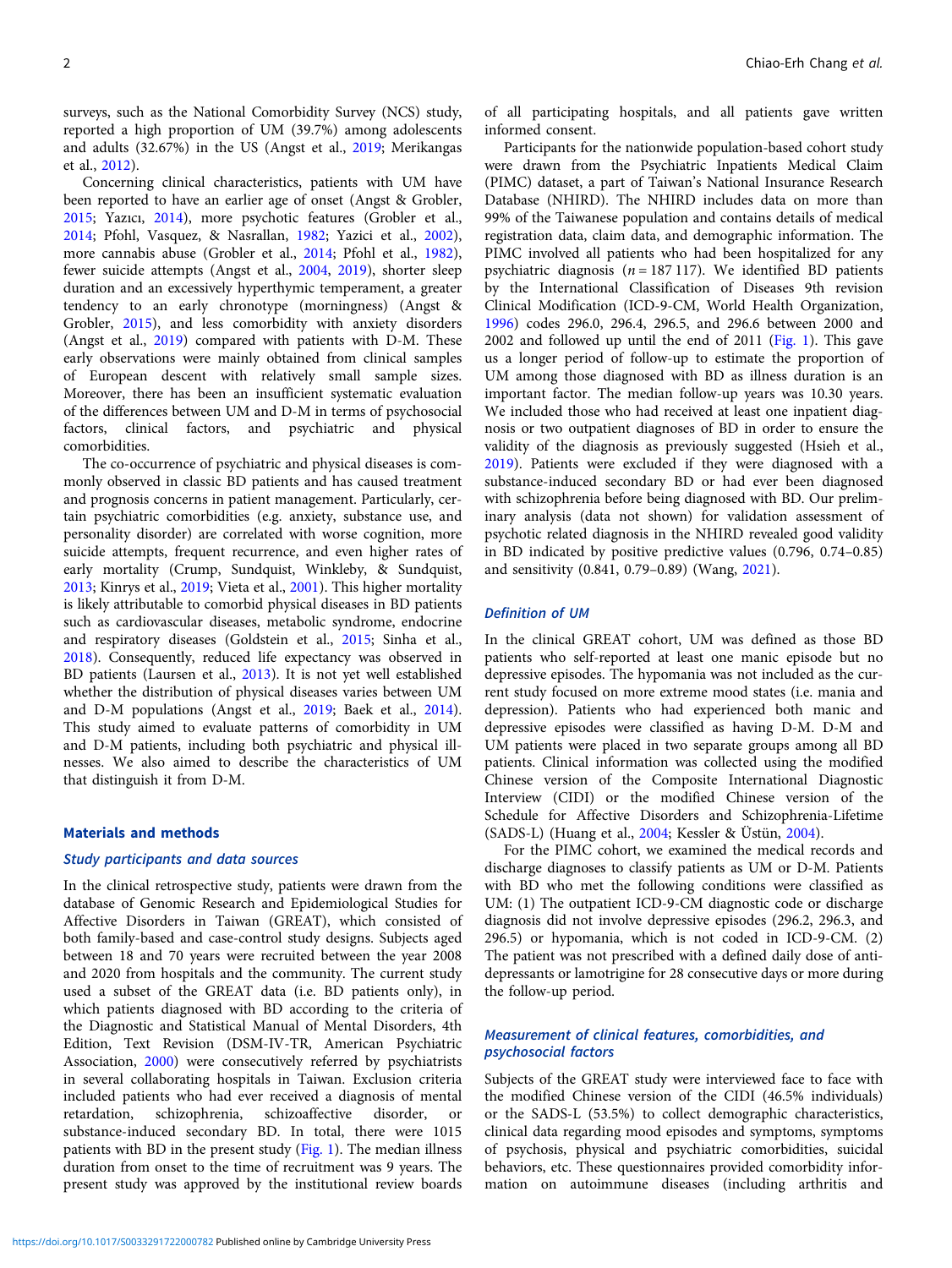## **GREAT**

**PIMC** 

<span id="page-2-0"></span>

Fig. 1. The patient selection flowcharts of GREAT study and PIMC cohort. BD, bipolar disorder; UM, unipolar mania; D-M, depressive-mania; DDD, define daily dose; CIDI, Composite International Diagnostic Interview; SADS, Schedule for Affective Disorders and Schizophrenia-Lifetime; EPQ-R, self-report Eysenck Personality Questionnaire-Revised; TPQ, Tridimensional Personality Questionnaire; CSM, Composite Scale of Morningness; PSQI, Pittsburgh Sleep Quality Index.

rheumatism), anxiety disorders, and substance use disorders (including smoking, alcohol use, and drug use). Both the CIDI and the SADS-L have good validity and reliability and have been widely used in epidemiological studies of different populations (Huang et al., [2004](#page-9-0); Kessler & Üstün, [2004](#page-9-0)). The inter-rater reliability  $\kappa$  value was 0.77 for CIDI (Report of Taiwan Psychiatric Epidemiological Project) and 0.71–0.79 for SADS-L (Huang et al., [2004\)](#page-9-0). The sensitivity of CIDI had been reported as 0.64 and specificity of 0.96 for depression with the Structured Clinical Interview for DSM-IV as the standard (Liao et al., [2012](#page-9-0)).

For the PIMC cohort, full records were available on clinical features and lifetime comorbidities. If patients had been diagnosed with ICD-9-CM code 296.X4, this indicated psychotic features to their BD. In cases of nonorganic psychosis, the ICD-9-CM codes used were 298, 297.8, and 297.9. Lifetime physical and psychiatric comorbidities were deemed admissible diagnoses if there were at least two outpatient records or one inpatient record with the diagnostic code for a given illness or condition. All diagnoses were classified using ICD-9-CM codes. Physical conditions found in the sample were type II diabetes (250), hyperlipidemia (272), thyroid disease (242, 244, 244.3, 244.8, and 244.9), cerebrovascular disease (430–438), hypertension (401–405), myocardial infarction (410), coronary artery disease (CAD, 411–414), renal disorder (582, 583, 585, 586, 588, and 590.0), chronic obstructive pulmonary disease (COPD, 491, 492, and 496), asthma (493), peptic ulcer disease (531–533), irritable bowel syndrome (564.1), constipation (564), autoimmune diseases (710 and 714), and epilepsy (345 and 780.3). The psychiatric comorbidities were personality disorder (301), all types of anxiety disorders (300.0, 300.2, and 300.3), generalized anxiety disorder (GAD: 300.02), panic disorder (300.01), phobic disorder (300.2), obsessive–compulsive disorder (OCD, 300.3), and substance use disorders (303–305).

In the GREAT study, we used the short Chinese version of the self-report Eysenck Personality Questionnaire-Revised (EPQ-R) and the short version of the Tridimensional Personality Questionnaire (TPQ) to measure personality traits. The Chinese version of the EPQ-R had good reliability of extraversion (0.79) and neuroticism (0.79). The Chinese version of the short-form TPQ has a high internal consistency of harm avoidance (0.87) and novelty seeking (0.70). We retained the four traits with good reliability in the present study. High  $\nu$ . low levels of the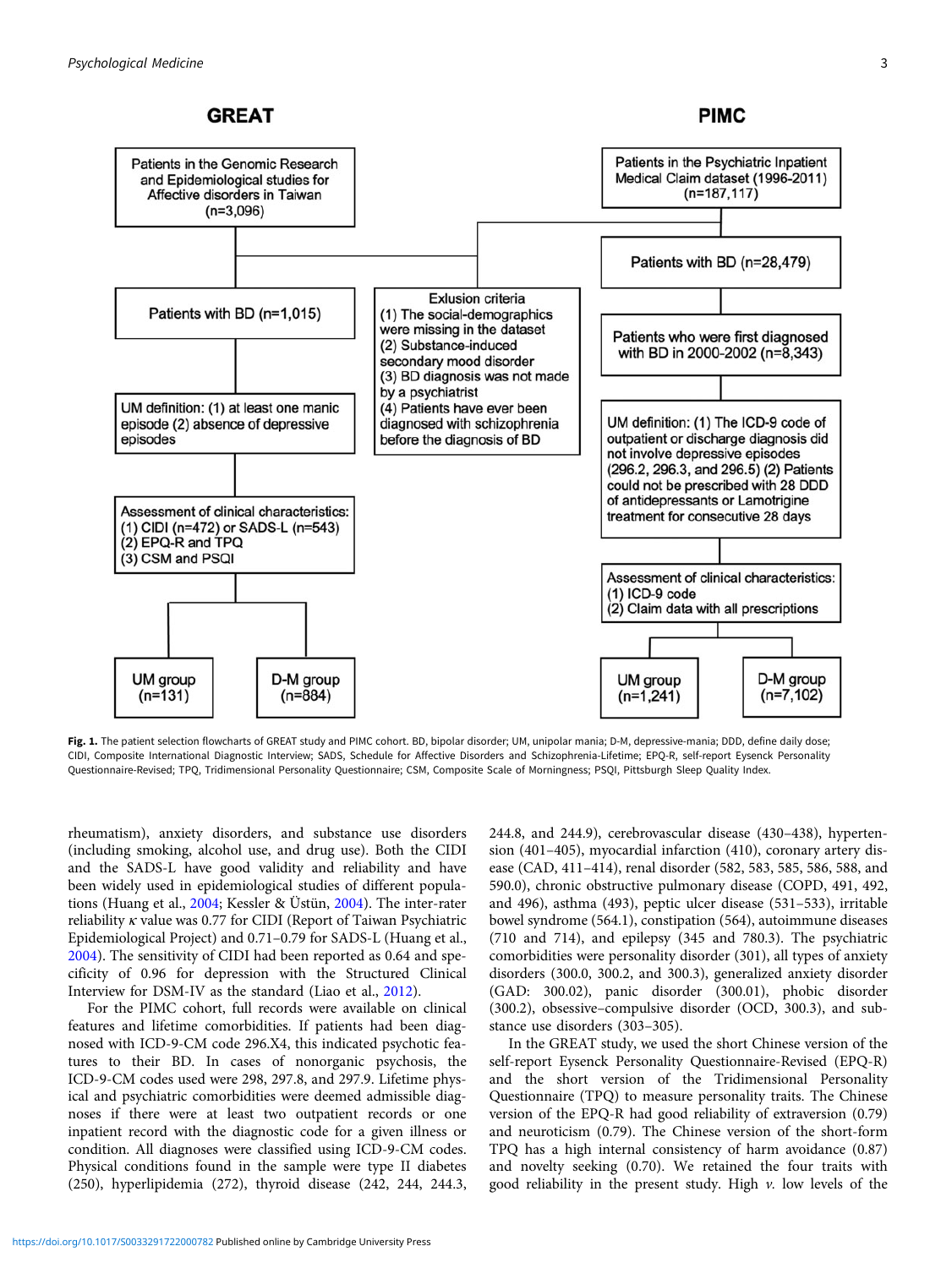personality traits were defined using median scores in community control samples (Su et al., [2018\)](#page-10-0). The cutoff point was set at 6.0 for trait extraversion, 4.0 for trait neuroticism, 7.0 for harm avoidance, and 7.0 for novelty seeking.

Chronotypes and sleep quality were assessed using the Chinese versions of the Composite Scale of Morningness (CSM) and the Pittsburgh Sleep Quality Index (PSQI) (Buysse, Reynolds, Monk, Berman, & Kupfer, [1989](#page-9-0); Smith, Reilly, & Midkiff, [1989\)](#page-10-0), respectively. Both of these have good reliability and validity (Gau, Soong, Lee, & Chiu, [1998;](#page-9-0) Tsai et al., [2005](#page-10-0)). The CSM was used to assess whether an individual is more alert in the morning or evening. Subjects were grouped into morningness (scores of 44 or higher), intermediate (scores of 23–43), and eveningness (scores of 22 or lower). The PSQI assesses sleep quality and sleep disturbances over the preceding month and comprises seven dimensions. The sum of these seven dimensions is the global score. The cutoff point for the Chinese version of the PSQI is a score higher than 5 for poor sleep quality.

## Statistical analysis

We used Student's t test and Pearson's  $\chi^2$  test to examine differences between the demographics, clinical characteristics, and psychosocial factors of the UM and D-M groups. The Mann– Whitney U test was used where variables were not normally distributed. In addition, we performed multivariable regression analysis to evaluate the effects of relevant clinical variables on distinguishing the subtypes of BD, including illness duration, psychosis features, and suicidal ideation, while adjusted for sex and age. Logistic regression models were used to explore differences in effect size of lifetime comorbidities for physical diseases and psychiatric disorders between the UM and D-M groups. In the regression models, the odds ratio estimations (ORadj) were adjusted for sex and age in the GREAT study and for sex and age at the end of the study of the PIMC cohort. A two-sided p-value of <0.05 was considered statistically significant. All statistical analyses were conducted using SAS software version 9.4 (SAS Institute, Cary NC, USA). Data visualization was performed using R software version 4.0.2.

### **Results**

We first determined the proportion of UM among BD patients in the Taiwanese population using the clinical retrospective samples and nationwide cohort data (detailed information please see [Fig. 1\)](#page-2-0).

## Demographic and clinical characteristics of the UM and D-M groups

[Table 1](#page-4-0) displays the sociodemographic and clinical characteristics of the GREAT study participants. The average illness duration was approximately  $11.64 \pm 10.12$  years and the average onset age was 28.25 ± 11.30 years. A total of 131 (12.91%) of the patients met the criteria for UM. More than 50% of patients had experienced at least three manic episodes. The UM group had significantly more symptoms of psychosis (44.71%  $v$ . 22.99%,  $p < 0.001$ ), less suicidal ideation (39.69% v. 68.99%,  $p < 0.001$ ) and fewer suicide attempts (11.45% v. 32.61%,  $p < 0.001$ ) than did the D-M group. After adjusting for age, sex, illness duration, and clinical characteristics, we found that psychosis symptoms (ORadj 3.62; 95% CI 2.10–6.22), suicidal ideation (ORadj 0.27; 95% CI 0.15–

0.47), and suicidal attempts (ORadj 0.32; 95% CI 0.14–0.77) remained significant to distinguish UM from D-M subgroups.

In the PIMC cohort, the average follow-up period was  $9.83 \pm$ 2.25 years and the proportion of UM was 14.87% [\(Table 2](#page-5-0)). The UM group was found to suffer less frequently from psychosis ( $p < 0.001$ ), had fewer psychiatric hospitalizations (1.76 ± 2.09 v.  $3.11 \pm 4.36$   $p < 0.001$ ), and less frequently utilized chronic psychiatric ward care (14.50% v. 17.63%,  $p = 0.007$ ) when compared with the D-M group. A greater percentage of the UM group than that of the BD group was rediagnosed with schizophrenia during the follow-up period  $(27.88\% v. 20.99\%, p < 0.001)$ .

## Physical comorbidities of the UM and D-M groups

[Figure 2](#page-6-0)a shows the adjusted effect size estimations of lifetime comorbid physical conditions between the UM and D-M groups. In the GREAT study, the D-M patients were subject to significantly higher comorbid CAD (ORadj 3.33; 95% CI 1.03–10.78) and constipation (ORadj 3.35, 95% CI 1.56–7.17) in comparison with the UM patients, and these results were replicated in the PIMC cohort (ORadj 2.03; 95% CI 1.66–2.48 for CAD; and ORadj 2.37; 95% CI 2.06–2.71 for constipation). There was a significantly higher risk of all physical diseases but myocardial infarction among D-M patients in the PIMC cohort. In the GREAT study, the effect size estimations for comorbidity were not significant for any physical conditions besides CAD and constipation. This may have been due to the smaller sample size in this cohort.

## Psychiatric comorbidities of the UM and D-M groups

Figure  $2b$  shows the adjusted effect size estimations of lifetime comorbid psychiatric disorders between the UM and D-M groups. In the GREAT study, D-M patients showed a significantly higher risk of comorbid panic disorder (ORadj 8.46; 95% CI 1.14– 62.69), phobic disorder (ORadj 7.54; 95% CI 1.79–31.79), and substance use disorder (ORadj 2.51; 95% CI 1.00–6.29) when compared with the UM patients, and these results were replicated in the PIMC cohort. The D-M group showed a higher risk than did the UM group of generalized anxiety disorder in both the PIMC cohort (ORadj 4.52; 95% CI 3.17–6.44) and the GREAT study, but the difference did not reach statistical significance in the GREAT study (ORadj 1.98; 95% CI 0.59–6.63). The D-M group in the PIMC cohort had a higher prevalence when compared with the UM group of all types of anxiety disorders (ORadj 4.10; 95% CI 3.54–4.75).

#### Psychosocial characteristics of the UM and D-M groups

We examined psychosocial factors in the UM and D-M groups in the GREAT study ([Table 3](#page-7-0)). The UM group showed significantly higher extraversion, lower neuroticism, and less harm avoidance than the D-M group ( $p < 0.001$ ). Significantly more of the UM group had a morningness chronotype than the D-M group ( $p = 0.017$ ). The D-M group experienced significantly poorer sleep quality than the UM group ( $p < 0.001$ ). The D-M group experienced more sleep disturbances ( $p = 0.022$ ), more daytime dysfunction ( $p < 0.001$ ), poorer subjective sleep quality ( $p = 0.003$ ), and greater use of sleep medication ( $p = 0.022$ ) than the UM group.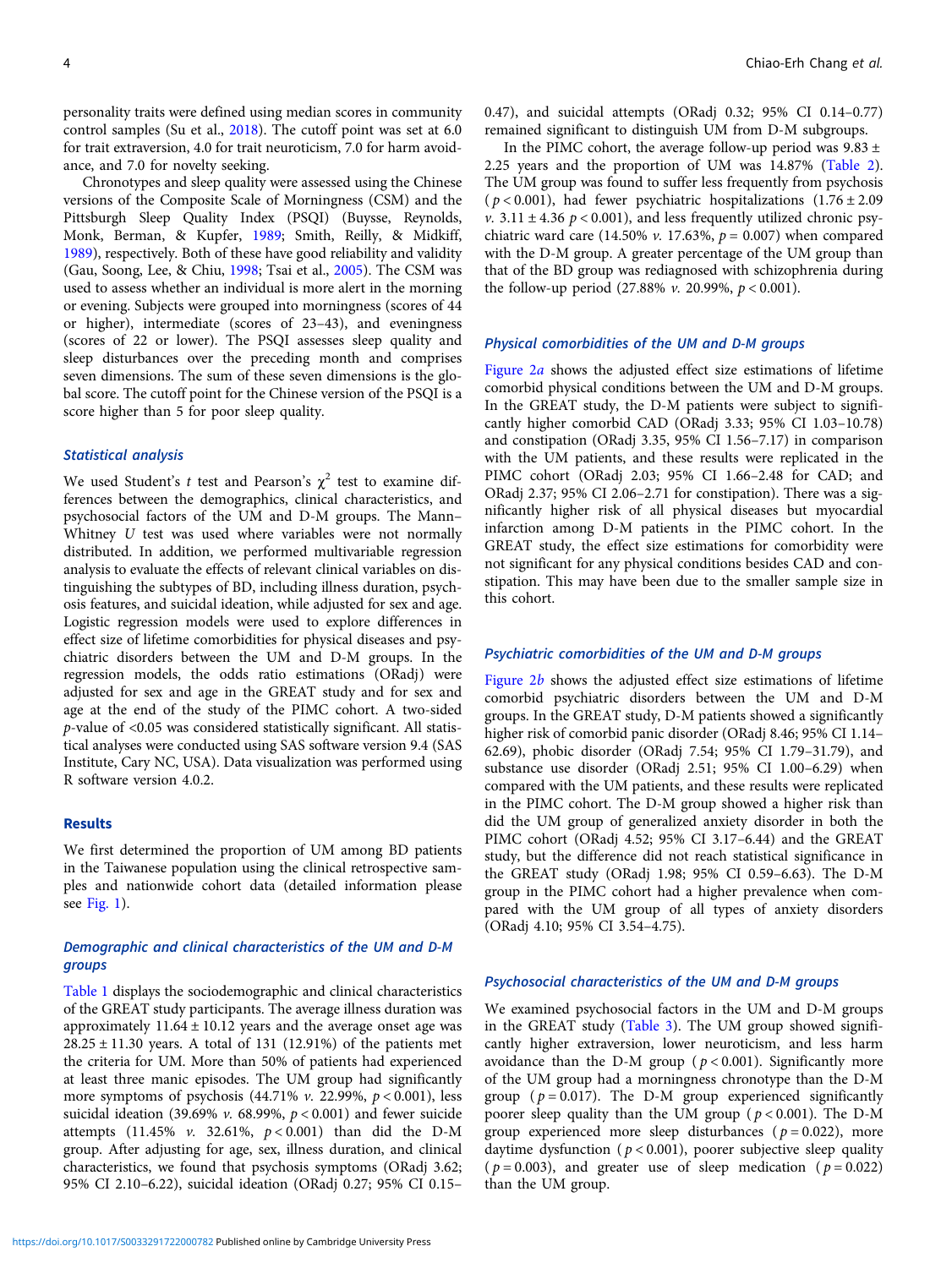## <span id="page-4-0"></span>Psychological Medicine 5

Table 1. Socio-demographic and clinical characteristics of UM and D-M groups in GREAT study

| Variable                                                             | UM $(n = 131, 12.91\%)$ | D-M ( $n = 884, 87.09\%)$ | p-Value           |
|----------------------------------------------------------------------|-------------------------|---------------------------|-------------------|
| Sociodemographic characteristics                                     |                         |                           |                   |
| Age of joining the study, mean $(s.p.)^a$                            | 41.45 (14.03)           | 39.74 (12.95)             | 0.112             |
| Male gender, n (%)                                                   | 66 (50.38)              | 390 (44.12)               | 0.179             |
| Marital status, n (%)                                                |                         |                           | 0.814             |
| Married                                                              | 46 (35.11)              | 303 (34.28)               |                   |
| Single                                                               | 65 (49.62)              | 426 (48.19)               |                   |
| Divorce or widowed                                                   | 20 (15.27)              | 155 (17.53)               |                   |
| Education year, n (%)                                                |                         |                           | 0.289             |
| $\leq$ 9 years (middle school)                                       | 20 (15.27)              | 146 (16.52)               |                   |
| <16 years (high school)                                              | 73 (55.73)              | 429 (48.53)               |                   |
| $\geqslant$ 16 years (college or higher)                             | 38 (29.01)              | 309 (34.95)               |                   |
| Clinical characteristics                                             |                         |                           |                   |
| Illness duration (years), mean (s.p.) <sup>a,b</sup>                 | 11.36 (10.45)           | 11.69 (10.08)             | 0.452             |
| Age of first treatment, mean $(s.p.)a,b$                             | 29.76 (12.43)           | 28.02 (11.10)             | 0.194             |
| Age of first psychiatric hospitalization, mean (s.D.) <sup>a,b</sup> | 30.93 (11.73)           | 31.70 (11.79)             | 0.524             |
| First onset episodes, $n$ (%) <sup>b</sup>                           |                         |                           | $\qquad \qquad -$ |
| Manic episodes                                                       | 131 (100)               | 529 (59.84)               |                   |
| Depressive episodes                                                  |                         | 355 (40.16)               |                   |
| Frequency of manic episodes, $n$ (%) <sup>b</sup>                    |                         |                           | 0.189             |
| Once only                                                            | 19 (20.43)              | 105 (27.13)               |                   |
| 2 times                                                              | 22 (23.66)              | 61 (15.76)                |                   |
| 3 times                                                              | 16 (17.20)              | 55 (14.21)                |                   |
| ≥4 times                                                             | 36 (38.71)              | 166 (42.89)               |                   |
| Frequency of depressive episodes, $n$ (%) <sup>b</sup>               |                         |                           |                   |
| Once only                                                            |                         | 117 (23.45)               |                   |
| 2 times                                                              |                         | 114 (22.85)               |                   |
| 3 times                                                              |                         | 83 (16.63)                |                   |
| $\geqslant$ 4 times                                                  | $\qquad \qquad -$       | 185 (37.07)               |                   |
| Psychosis symptoms, $n$ (%) <sup>b,c</sup>                           | 38 (44.71)              | 103 (22.99)               | $0.001$           |
| Suicidal behaviors, n (%)                                            |                         |                           |                   |
| Suicidal ideation                                                    | 52 (39.69)              | 603 (68.99)               | $0.001$           |
| Suicidal attempts                                                    | 15 (11.45)              | 285 (32.61)               | $0.001$           |
| Anxiety disorders, n (%)b,d                                          | 5(11.63)                | 143 (34.36)               | $0.001$           |
|                                                                      |                         |                           |                   |

 $p$ -Values in bold indicate significance at  $p < 0.05$ .

 $\overline{P}$ The variable is not normally distributed, the test statistic uses the Mann–Whitney U test.

<sup>b</sup>Including missing value.

<sup>c</sup> Psychosis symptoms include hallucination, delusion, and disorganized thoughts. (The CIDI questionnaire lacked questions of psychosis symptoms).

Anxiety disorders only include generalized anxiety disorder, panic disorder, and phobic disorder.

## Discussion

This study provides a more comprehensive characterization of the differences between UM and D-M groups in terms of sociodemographic, clinical, psychosocial characteristics, and lifetime comorbid physical illnesses and psychiatric disorders in an Asian population with two cohort samples.

In the Taiwanese population, the proportion of UM among BD patients was 12.91–14.87%, with slightly more males in the UM group ( $p < 0.001$ ). The GREAT study used questionnairebased interviews to record participants' experiences of depressive episodes. Since this method of data collection is reliant on patients' recall, there was some risk that episodes of mild depression might be forgotten. The PIMC data on depression was based on medical records of depressive episodes and antidepressant treatment of those patients who had been admitted to a psychiatric ward at any time. Therefore, the dataset may include relatively severe patients and bias the estimate of the true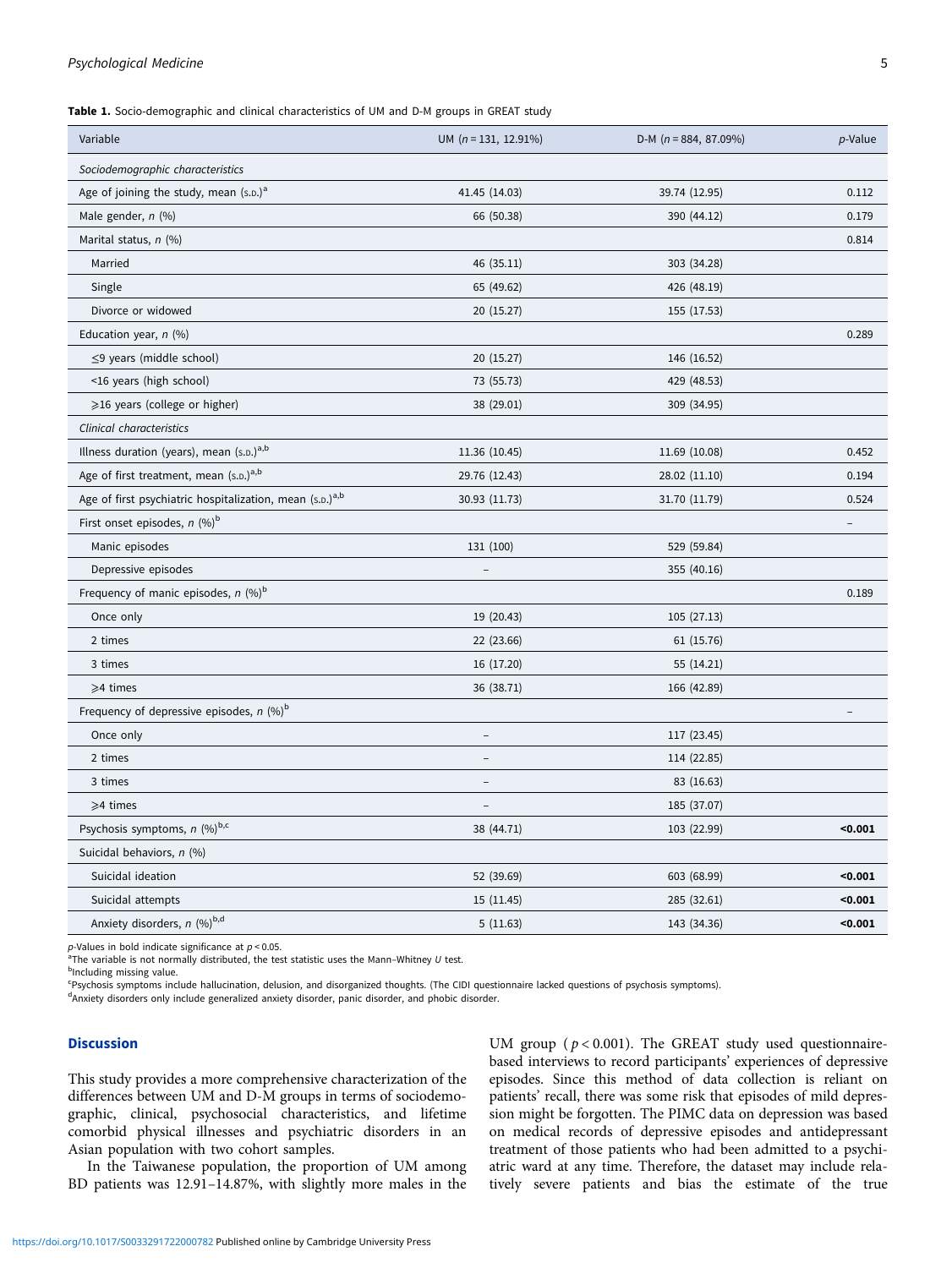<span id="page-5-0"></span>Table 2. Socio-demographic and clinical characteristics of UM and D-M groups in PIMC cohort

| Variable                                                    | UM $(n = 1241, 14.87%)$  | D-M $(n = 7102, 85.13\%)$ | p-Value |
|-------------------------------------------------------------|--------------------------|---------------------------|---------|
| Sociodemographic characteristics                            |                          |                           |         |
| Age of joining the study, mean $(s.p.)^a$                   | 37.42 (15.65)            | 38.12 (15.21)             | 0.043   |
| Follow-up periods (years), mean $(s.p.)^a$                  | 9.69(2.51)               | 9.85(2.20)                | 0.474   |
| Male gender, $n$ (%)                                        | 684 (55.12)              | 3279 (46.17)              | < 0.001 |
| <b>Clinical characteristics</b>                             |                          |                           |         |
| Anxiety disorders, $n$ (%) <sup>b</sup>                     | 257 (20.71)              | 3721 (52.39)              | < 0.001 |
| Psychotic features, n (%)                                   | 481 (38.76)              | 3596 (50.63)              | < 0.001 |
| Non-organic psychosis, n (%)                                | 251 (20.23)              | 1323 (18.63)              | 0.185   |
| Converting diagnosis to schizophrenia, $n$ (%)              | 346 (27.88)              | 1491 (20.99)              | < 0.001 |
| First episode type of joining the study, $n$ (%)            |                          |                           |         |
| Manic episode                                               | 1241 (100.00)            | 2220 (31.26)              |         |
| Depressive episode                                          |                          | 4491 (63.24)              |         |
| Mixed episode                                               | $\overline{\phantom{a}}$ | 391 (5.51)                |         |
| Number of acute hospitalizations, mean (s.p.) <sup>a</sup>  | 1.76 (2.09)              | 3.11(4.36)                | < 0.001 |
| Episode type of hospitalization, $n$ (%) <sup>a,c</sup>     |                          |                           |         |
| Manic episode                                               | 2184 (100.00)            | 8305 (37.65)              |         |
| Depressive episode                                          |                          | 12153 (55.09)             |         |
| Mixed episode                                               |                          | 1602 (7.26)               |         |
| Between hospitalization intervals, mean (s.p.) <sup>a</sup> | 771.48 (722.51)          | 584.79 (619.65)           | < 0.001 |
| Ward type of hospitalization, $n$ (%)                       |                          |                           |         |
| Acute psychiatric ward                                      | 1020 (82.19)             | 6003 (84.53)              | 0.038   |
| Chronic psychiatric ward                                    | 180 (14.50)              | 1252 (17.63)              | 0.007   |
|                                                             |                          |                           |         |

 $p$ -Values in bold indicate significance at  $p < 0.05$ .

<sup>a</sup>The variable is not normally distributed, the test statistic used the Mann–Whitney U test.

<sup>b</sup>Anxiety disorders include any type of anxiety disorder.

c Exceeding the total number of samples, because it is the total number of hospitalizations for all patients.

condition. Of note was the proportion of UM among BD patients in the present study slightly higher than those reported in Western countries such as the United States (5–12%) and Switzerland (6.4–13.6%) (Angst et al., [2019](#page-9-0); Baek et al., [2014\)](#page-9-0), but lower than those reported in non-Western countries such as China (36%), India (48%), and Tunisia (56–65%) (Amamou et al., [2018](#page-8-0); Lee, [1992;](#page-9-0) Rangappa et al., [2016](#page-9-0); Shulman & Tohen, [1994\)](#page-10-0), all using clinical samples. Moreover, it is worth noting that clinical samples and claims data tended to underestimate the proportion of UM comparing to that estimated from epidemiological samples (Angst et al., [2019](#page-9-0); Merikangas et al., [2012\)](#page-9-0).

The proportion of UM among D-M populations varies between countries, possibly reflecting sunlight and latitude differences, ethnic and cultural differences (Amamou et al., [2018\)](#page-8-0). Different criteria for UM in different studies are also likely to contribute to estimation differences. For example, the minimum number of manic episodes required is diverse across studies (Baek et al., [2014](#page-9-0); Solomon et al., [2003;](#page-10-0) Stokes et al., [2020](#page-10-0)), the inclusion criteria for UM allowing patients who had experienced mixed episodes or some depressive symptoms (Perugi, Passino, Toni, Maremmani, & Angst, [2007\)](#page-9-0), and differences in minimum illness duration and follow-up periods in previous studies. In the present study, we further conducted a sensitivity analysis to

explore UM proportion estimates in different follow-up spans, i.e. follow-up 0–3 years, 4–10 years, and longer than 10 years. We found that the proportion of UM was 20.80, 14.70, and 14.50% for the three periods, respectively, indicating a relatively stable UM proportion estimate with follow-up longer than 4 years in our data.

In terms of clinical characteristics, we found more psychosis associated with UM in the GREAT study ( $p < 0.001$ ). Although previous studies have reported more psychotic symptoms in UM groups than in D-M, they have not distinguished psychosis into psychotic symptoms or specific psychosis diagnoses (Mehta, [2014](#page-9-0); Yazici et al., [2002\)](#page-10-0). We further found that a higher proportion of UM than D-M patients was subsequently rediagnosed with schizophrenia ( $p < 0.001$ ). Less suicidal ideation and fewer suicide attempts among patients with UM than with D-M were also noted in the present study. This was to be expected as suicidal behaviors are more likely to present in patients experiencing depression (Miller & Black, [2020](#page-9-0)). These results are in agreement with those found in other longitudinal studies and review articles that have demonstrated a distinct clinical profile for UM patients (Amamou et al., [2018](#page-8-0); Angst et al., [2019](#page-9-0); Grobler et al., [2014;](#page-9-0) Mehta, [2014;](#page-9-0) Yazıcı, [2014](#page-10-0)).

Previous research into physical comorbidities of UM and BD is scarce. We found substantial differences between the UM and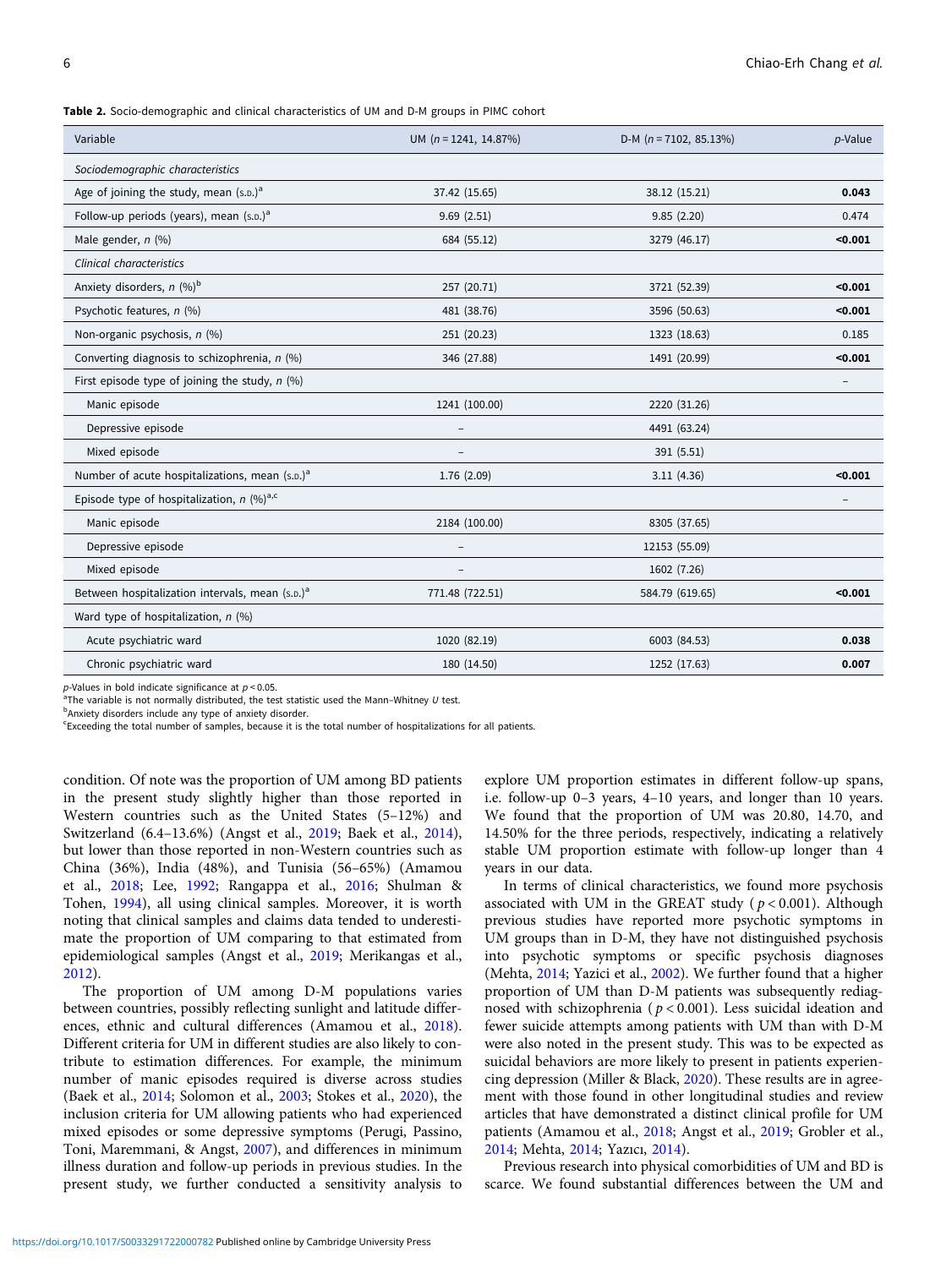<span id="page-6-0"></span>

Fig. 2. Estimation of effect size for comorbidity conditions between UM and D-M groups. (a) Physical comorbidity. (b) Psychiatric comorbidity.

D-M groups in lifetime comorbidities. The D-M group showed a higher risk of CAD and constipation when compared with the UM group in the GREAT study ( $p < 0.05$ ). In the PIMC study, D-M patients showed a higher risk when compared with UM patients of all physical conditions ( $p < 0.05$ ) but myocardial infarction. The GREAT clinical study had a smaller sample size and a younger average age than the PIMC cohort, which may account somewhat for the observed differences. In patients with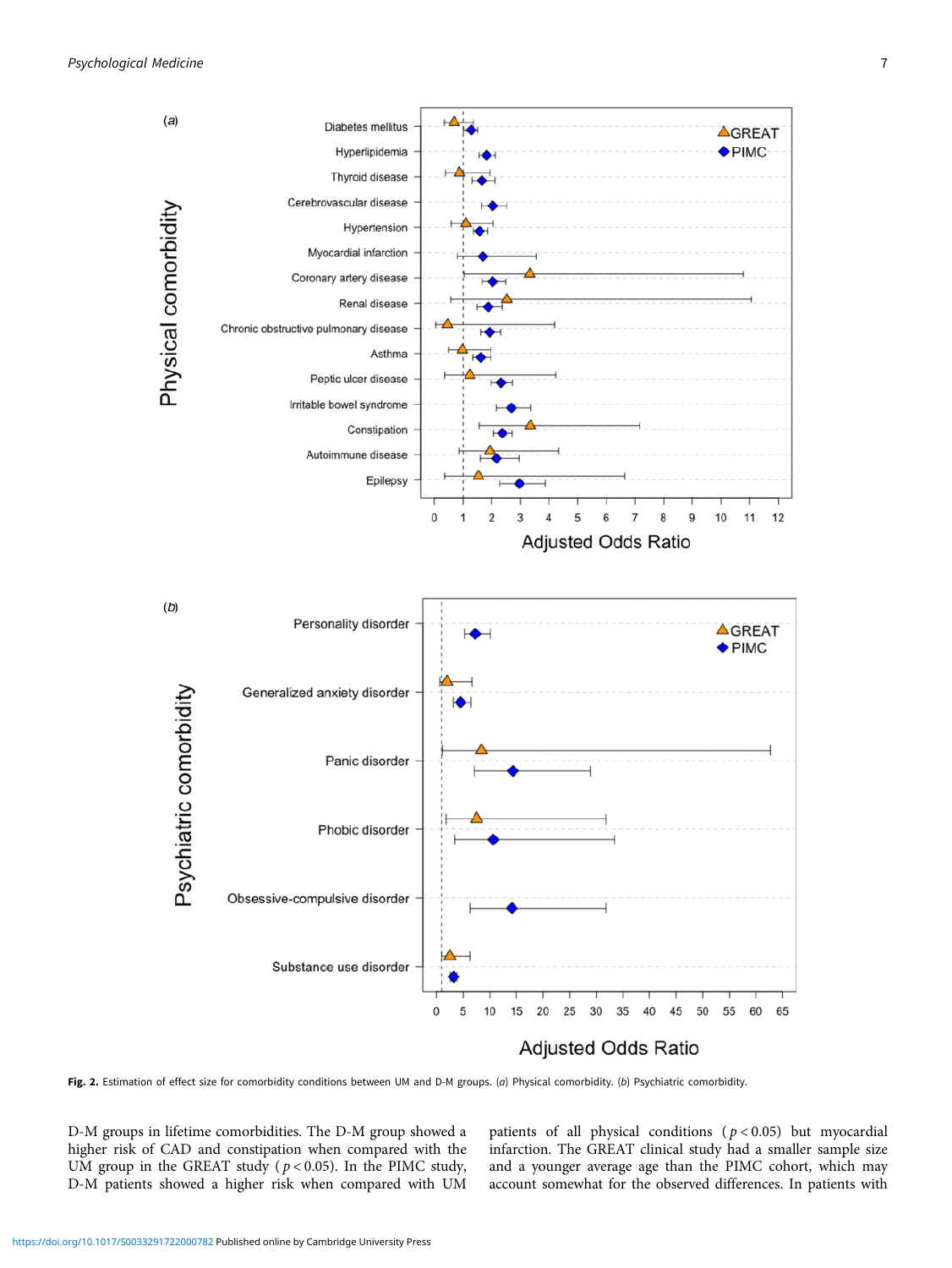<span id="page-7-0"></span>Table 3. Distribution of psychosocial factors between UM and D-M groups

| Variable                                                             | UM $(n = 131,$<br>12.91%) | D-M ( $n = 884$ ,<br>87.09%) | p-Value |  |  |
|----------------------------------------------------------------------|---------------------------|------------------------------|---------|--|--|
| Personality traits, mean (s.p.)                                      |                           |                              |         |  |  |
| Extraversion                                                         | 6.54(2.92)                | 5.37(3.08)                   | 0.004   |  |  |
| Neuroticism                                                          | 5.20(2.28)                | 6.70(2.22)                   | $0.001$ |  |  |
| Novelty seeking                                                      | 7.80(3.55)                | 8.27(3.01)                   | 0.240   |  |  |
| Harm avoidance                                                       | 7.94 (4.00)               | 10.66 (4.35)                 | $0.001$ |  |  |
| Chronotypes, $n$ (%) <sup>a</sup>                                    |                           |                              | 0.041   |  |  |
| Morningness type                                                     | 22 (28.57)                | 62 (16.85)                   | 0.017   |  |  |
| Intermediate type                                                    | 45 (58.44)                | 234 (63.59)                  | 0.396   |  |  |
| Eveningness type                                                     | 10 (12.99)                | 72 (19.57)                   | 0.176   |  |  |
| Sleep parameters                                                     |                           |                              |         |  |  |
| Total sleep time<br>(h), mean (s.D.)                                 | 7.50(1.96)                | 7.44 (3.66)                  | 0.817   |  |  |
| Sleep efficiency<br>(%), mean (s.p.)                                 | 84.72 (18.96)             | 81.16 (24.04)                | 0.131   |  |  |
| Sleep onset<br>latency (min), mean<br>(s.D.)                         | 33.33 (30.28)             | 38.73 (34.46)                | 0.178   |  |  |
| Greater than<br>moderate level of<br>sleep disturbance,<br>n (%)     | 5(5.88)                   | 70 (15.18)                   | 0.022   |  |  |
| Greater than<br>moderate level of<br>daytime<br>dysfunction, $n$ (%) | 11 (12.94)                | 143 (31.02)                  | $0.001$ |  |  |
| Use of sleep<br>medication more<br>than once per week,<br>n(%)       | 53 (62.35)                | 343 (74.40)                  | 0.022   |  |  |
| Poor sleep<br>quality, $n$ (%)                                       | 18 (21.18)                | 176 (38.18)                  | 0.003   |  |  |
| Global PSOI<br>score, mean (s.p.)                                    | 6.94(3.84)                | 8.65(4.06)                   | $0.001$ |  |  |

PSQI, Pittsburgh Sleep Quality Index.

 $p$ -Values in bold indicate significance at  $p < 0.05$ . Both two groups have missing values for sleep parameters and chronotypes.

 ${}^{a}$ This item transformed to  $t$ -score.

classic BD, studies have found a two-fold increased risk of chronic physical conditions than that seen in healthy controls, including metabolic, cardiovascular, and gastrointestinal diseases, with ORs ranging from 1.4 to 2.4 (Crump et al., [2013;](#page-9-0) Scott et al., [2016](#page-10-0); Sinha et al., [2018](#page-10-0)). On the other hand, BD is reported to have genetic overlap and shared biological mechanisms with metabolic and cardiovascular diseases (Amare, Schubert, Klingler-Hoffmann, Cohen-Woods, & Baune, [2017;](#page-8-0) Lu, Wang, Georgakis, Lin, & Zheng, [2021](#page-9-0); Nowacki et al., [2020\)](#page-9-0). Depression has also been widely reported to correlate with higher cardiovascular risks in population data (Carney & Freedland, [2017\)](#page-9-0). The present study supported these findings. The PIMC cohort allowed us to examine a wide spectrum of comorbid physical illnesses, and this is the first study to report higher risks of renal, respiratory, gastrointestinal, autoimmune, and neurological diseases in D-M than UM populations. Several potential pathological pathways have been

hypothesized to contribute to physical conditions in patients with BD, including oxidative stress (Wang, Chiang, Chen, & Shen, [2018](#page-10-0)) and common immunological abnormalities such as higher levels of proinflammatory cytokines in both bipolar and physical illnesses (Hsu et al., [2015;](#page-9-0) Rosenblat & McIntyre, [2015;](#page-9-0) Tsai et al., [2016](#page-10-0)).

For psychiatric disorders, we found that D-M patients have a higher prevalence than UM patients of comorbid generalized anxiety disorder, panic disorder, phobic disorder, and OCD in both the GREAT and the PIMC study. The odds of having any type of anxiety disorder were 4.10-fold higher in D-M than UM patients ([Table 2](#page-5-0)). These results were in agreement with previous evidence (Andrade-Nascimento, Miranda-Scippa, Nery-Fernandes, Kapczinski, & Quarantini, [2011;](#page-8-0) Baek et al., [2014;](#page-9-0) Merikangas et al., [2012\)](#page-9-0). It has been noted that comorbid anxiety disorders can be considered a severity marker in D-M and can influence disease course. It may also potentially identify which patients with mania will subsequently suffer from depressive episodes (Andrade-Nascimento et al., [2011;](#page-8-0) Otto et al., [2006\)](#page-9-0). Research into the comorbidity of substance use disorder is less consistent. A meta-analysis from nine community samples indicated that UM patients are more likely to have comorbid drug use disorder than D-M patients (Angst et al., [2019\)](#page-9-0). However, other studies have found that this is only true for amphetamine and cannabis abuse (Grobler et al., [2014;](#page-9-0) Pfohl et al., [1982\)](#page-9-0). Contrary to previous research, we found a higher proportion of substance use disorder in the D-M group, both in the GREAT and PIMC cohorts, including smoking, alcohol use, and drug use. One explanation for this may be variance in disease severity across different samples of previous studies, as patients with more severe D-M have been found to have a higher prevalence of comorbid substance abuse or dependence, possibly indicating self-medication (Angst et al., [2019;](#page-9-0) Pfohl et al., [1982](#page-9-0)). Our results from the PIMC dataset support the above explanation to some extent as the D-M group showed more frequent psychiatric hospitalization and more medical intervention when compared with the UM group. We found that personality disorders were less frequent in the UM group than in the D-M group. We are aware of only one prior study that has reported similar proportions of comorbid axis II disorders (including OCD and personality disorders) in the UM and D-M groups (Baek et al., [2014](#page-9-0)). To summarize, the present study demonstrated overall differences in patterns of comorbidity between UM and D-M patients. D-M patients were found to have a generally increased risk of comorbid psychiatric and physical diseases to a significantly greater degree than UM patients.

To further characterize the UM group, we examined differences in the psychosocial characteristics of our UM and D-M groups (Table 3). We found that the UM group was significantly more extroverted ( $p = 0.004$ ) and less neurotic ( $p < 0.001$ ) than the D-M group, which echo findings in prospective studies showing high neuroticism to predict future depression, and more extraversion to predict the risk of mania (Barnett et al., [2011;](#page-9-0) Lozano & Johnson, [2001](#page-9-0); Sparding, Pålsson, Joas, Hansen, & Landén, [2017](#page-10-0)). Moreover, previous studies observed that extraversion is positively correlated with hyperthymic temperament and neuroticism is positively correlated with depressive temperament (Blöink, Brieger, Akiskal, & Marneros, [2005](#page-9-0); Rózsa et al., [2008](#page-10-0)). Patients with UM have been reported to exhibit hyperthymic temperaments (Angst & Grobler, [2015](#page-8-0)). Temperament is thought to be shaped by both heredity and experiences with a strong biological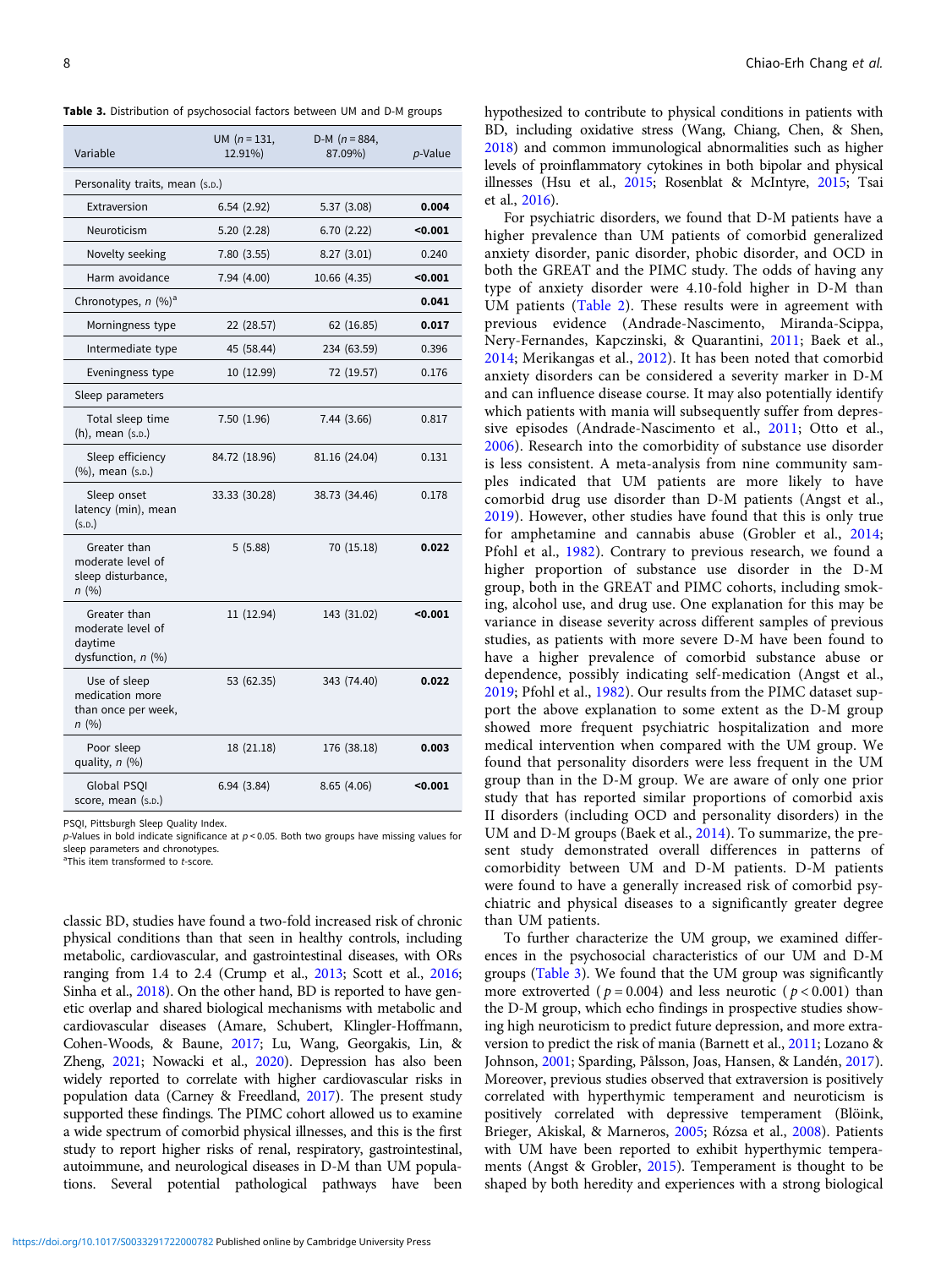<span id="page-8-0"></span>basis. The UM and D-M groups demonstrated distinct personality profiles, offering partial support for the notion that UM may be an entirely separate condition to D-M (Angst & Grobler, 2015). In our measures of sleep characteristics and chronotypes, the prevailing chronotype exhibited a difference between the UM and D-M groups  $(p = 0.041)$ . More patients in the UM group belonged to the morningness type than those in the D-M group (28.57% v. 16.85%,  $p = 0.017$ ). A similar trend was observed in Mittal, Mehta, Solanki, Swami, and Meena ([2013\)](#page-9-0) study, though the proportion did not differ significantly between their UM and D-M groups ( $p = 0.43$ ) (Mittal et al., [2013](#page-9-0)). Some previous studies also found that depression was predicted by eveningness preference (Haraden, Mullin, & Hankin, [2017](#page-9-0); Kivelä, Papadopoulos, & Antypa, [2018](#page-9-0)). Furthermore, the chronotype preference had been reported to be associated with lithium response (Federoff et al., [2021;](#page-9-0) McCarthy et al., [2019\)](#page-9-0), and lithium responsive BD patients showed greater morningness tendencies (McCarthy et al., [2019](#page-9-0)).

There were several limitations to the present study. First, the clinical GREAT study had a retrospective design, making recall bias a potential issue. Most clinical features relied on patients' recall, e.g. the number of manic episodes, age of BD onset, physical conditions, etc., which may not be completely accurate. Furthermore, the sample size of the GREAT study was moderate and not a population-representative sample. Our analyses may not have had sufficient power to detect differences between the UM and D-M groups in some clinical features. The PIMC study used population-based medical records, avoiding such recall bias, and providing more accurate information on physical conditions. However, PIMC data may represent more severe BD patients, and detailed clinical features could not be obtained for the PIMC cohort or could only be imperfectly inferred from the dataset (e.g. numbers of episodes, age of onset). Second, hypomania was not included in both datasets. Third, the average age in our clinical sample was 40 years, whereas the average age at the end of the study in the PIMC cohort was 48 years. In both the UM and D-M groups, the younger sample will have been less likely to have developed chronic physical conditions than older patients. This may have led to underestimations in the GREAT study of associations between UM/D-M status and physical comorbidities. Nonetheless, we used the PIMC cohort for verification of our effect estimations. Forth, the NHIRD was not implemented until 1995 so medical information from earlier than 1995 was not available. This means that for some patients, their age when first diagnosed could be inaccurate. The proportion of UM found might also be higher than it might with longer follow-up periods. We endeavored to minimize such effects by selecting patients diagnosed between 2000 and 2002 and following them up until the end of 2011. This ensured that the follow-up durations in the GREAT and PIMC studies were similar. Last, there was potential for misclassification of UM using drug treatment information in the PIMC dataset. Patients who are responsive to lithium and lack of antidepressant use may still show both poles of the disorder. There was one-third (D-M group) to one-half (UM group) of patients prescribed with adequate doses of lithium. We performed a sensitivity analysis to remove patients with adequate doses of lithium, and the proportion of UM decreased to 12.68%. Therefore, the proportion of UM was quite robust, ranged from 12.68% to 14.87% in the PIMC cohort. On the other hand, patients may receive low-dose antidepressants (e.g. duloxetine and imipramine are commonly prescribed) for treating chronic pain in clinical practice in

Taiwan. Therefore, our definition of UM group allowed the lowdose usage (less than 28 DDD in consecutive 28 days) of antidepressants or lamotrigine.

In conclusion, the present study provided the first line of evidence for a more comprehensive evaluation of UM and D-M in terms of clinical characteristics and lifetime comorbidity of physical illnesses and psychiatric disorders in the Taiwanese population using samples of two cohorts. Our findings provide a better understanding of the heterogeneity among subgroups of bipolar illness. The proportion of UM is estimated to be 12.9– 14.9% among patients diagnosed with BD. UM patients are likely to experience more psychosis and less suicidal thoughts and behaviors. They are significantly more extroverted and less neurotic, are more inclined to the morningness chronotype, and experience better sleep quality than standard D-M patients. Our results also demonstrated differences in the lifetime comorbidity patterns of chronic physical diseases and psychiatric disorders between patients with UM and D-M, especially cardiovascular diseases and anxiety disorders. These results suggest the need for further research into the underlying mechanisms and differences between UM and D-M.

Supplementary material. The supplementary material for this article can be found at [https://doi.org/10.1017/S0033291722000782.](https://doi.org/10.1017/S0033291722000782)

Acknowledgements. We thank all the participants of this study.

Financial support. Part of this study was supported by the Ministry of Science and Technology (MOST 105-2628-B-002- 028-MY3, MOST 108-2314-B-002- 136-MY3), the National Health Research Institutes Project (NHRI-EX106-10627NI), and the National Taiwan University Career Development Project (109L7860) to PI, Dr Po-Hsiu Kuo.

Conflict of interest. The authors declare no conflict of interest.

Ethical standard. The authors assert that all procedures contributing to this work comply with the ethical standards of the relevant national and institutional committees on human experimentation and with the Helsinki Declaration of 1975, as revised in 2008.

## References

- Amamou, B., Chebbi, W., Allegue, M., Mhalla, A., Zaafrane, F., & Gaha, L. (2018). Unipolar mania: A particular aspect of bipolar disorder in Tunisia. Clinical Psychopharmacology and Neuroscience, 16(2), 209–213. [https://doi.org/10.9758/cpn.2018.16.2.209.](https://doi.org/10.9758/cpn.2018.16.2.209)
- Amare, A. T., Schubert, K. O., Klingler-Hoffmann, M., Cohen-Woods, S., & Baune, B. T. (2017). The genetic overlap between mood disorders and cardiometabolic diseases: A systematic review of genome wide and candidate gene studies. Translational Psychiatry, 7(1), e1007-e1007. [https://doi.org/](https://doi.org/10.1038/tp.2016.261) [10.1038/tp.2016.261](https://doi.org/10.1038/tp.2016.261).
- American Psychiatric Association. (2000). Diagnostic and statistical manual of mental disorders (4th ed., text rev.). Washington, DC: American Psychiatric Association.
- Andrade-Nascimento, M., Miranda-Scippa, Â., Nery-Fernandes, F., Kapczinski, F., & Quarantini, L. C. (2011). The identification of unipolar mania subtype based on anxiety comorbidity. Journal of Affective Disorders, 132(3), 356–359. <https://doi.org/10.1016/j.jad.2011.03.005>.
- Angst, J., Gerber-Werder, R., Zuberbühler, H.-U., & Gamma, A. (2004). Is bipolar I disorder heterogeneous? European Archives of Psychiatry and Clinical Neuroscience, 254(2), 82–91. [https://doi.org/10.1007/s00406-004-](https://doi.org/10.1007/s00406-004-0501-6) [0501-6](https://doi.org/10.1007/s00406-004-0501-6).
- Angst, J., & Grobler, C. (2015). Unipolar mania: A necessary diagnostic concept. European Archives of Psychiatry and Clinical Neuroscience, 265(4), 273–280. <https://doi.org/10.1007/s00406-015-0577-1>.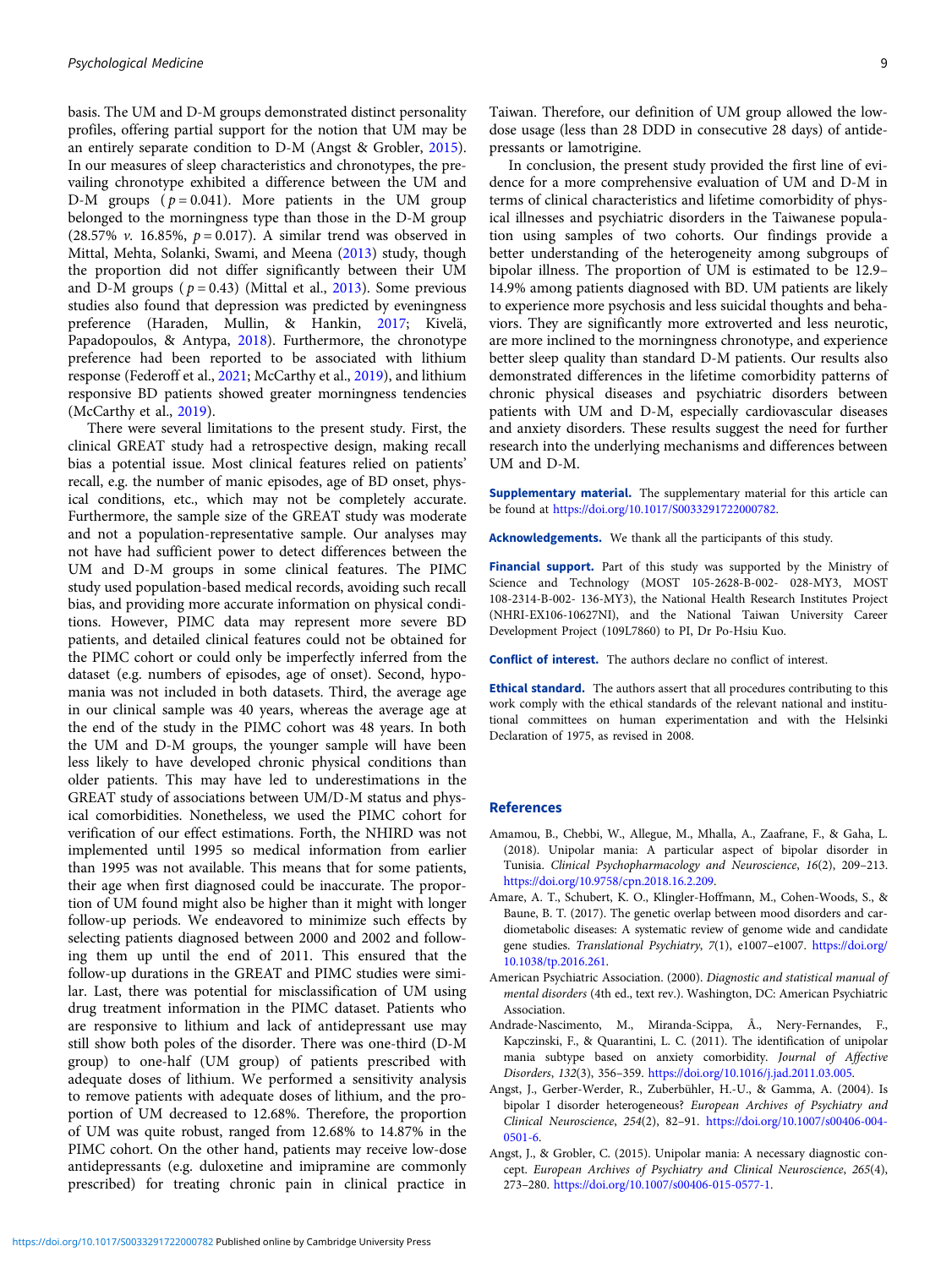- <span id="page-9-0"></span>Angst, J., Rössler, W., Ajdacic-Gross, V., Angst, F., Wittchen, H. U., Lieb, R., … Vandeleur, C. L. (2019). Differences between unipolar mania and bipolar-I disorder: Evidence from nine epidemiological studies. Bipolar Disorders, 21 (5), 437–448. <https://doi.org/10.1111/bdi.12732>.
- Baek, J. H., Eisner, L. R., & Nierenberg, A. A. (2014). Epidemiology and course of unipolar mania: Results from the national epidemiologic survey on alcohol and related conditions (nesarc). Depression and Anxiety, 31(9), 746–755. [https://doi.org/10.1002/da.22261.](https://doi.org/10.1002/da.22261)
- Barnett, J. H., Huang, J., Perlis, R. H., Young, M. M., Rosenbaum, J. F., Nierenberg, A. A., … Smoller, J. W. (2011). Personality and bipolar disorder: Dissecting state and trait associations between mood and personality. Psychological Medicine, 41(8), 1593–1604. [https://doi.org/10.1017/](https://doi.org/10.1017/S0033291710002333) [S0033291710002333.](https://doi.org/10.1017/S0033291710002333)
- Blöink, R., Brieger, P., Akiskal, H. S., & Marneros, A. (2005). Factorial structure and internal consistency of the German TEMPS-A scale: Validation against the NEO-FFI questionnaire. Journal of Affective Disorders, 85(1), 77–83. [https://doi.org/10.1016/S0165-0327\(03\)00101-0](https://doi.org/10.1016/S0165-0327(03)00101-0).
- Buysse, D. J., Reynolds, C. F., Monk, T. H., Berman, S. R., & Kupfer, D. J. (1989). The Pittsburgh sleep quality index: A new instrument for psychiatric practice and research. Psychiatry Research, 28(2), 193–213. [https://](https://doi.org/10.1016/0165-1781(89)90047-4) [doi.org/10.1016/0165-1781\(89\)90047-4](https://doi.org/10.1016/0165-1781(89)90047-4).
- Carney, R. M., & Freedland, K. E. (2017). Depression and coronary heart disease. Nature Reviews Cardiology, 14(3), 145–155. [https://doi.org/10.1038/](https://doi.org/10.1038/nrcardio.2016.181) [nrcardio.2016.181.](https://doi.org/10.1038/nrcardio.2016.181)
- Crump, C., Sundquist, K., Winkleby, M. A., & Sundquist, J. (2013). Comorbidities and mortality in bipolar disorder: A Swedish national cohort study. JAMA Psychiatry, 70(9), 931–939. [https://doi.org/10.1001/jamapsy](https://doi.org/10.1001/jamapsychiatry.2013.1394)[chiatry.2013.1394](https://doi.org/10.1001/jamapsychiatry.2013.1394).
- Federoff, M., McCarthy, M. J., Anand, A., Berrettini, W. H., Bertram, H., Bhattacharjee, A., … Kelsoe, J. R. (2021). Correction of depression-associated circadian rhythm abnormalities is associated with lithium response in bipolar disorder. Bipolar Disorders, 00, 1–9. [https://doi.org/10.1111/bdi.](https://doi.org/10.1111/bdi.13162) [13162](https://doi.org/10.1111/bdi.13162).
- Gau, S. S.-F., Soong, W.-T., Lee, Y.-J., & Chiu, Y.-N. (1998). Reliability and validity of the Chinese version of the morningness eveningness scale. The Taiwanese Journal of Psychiatry, 12, 98–109.
- Goldstein, B. I., Carnethon, M. R., Matthews, K. A., McIntyre, R. S., Miller, G. E., Raghuveer, G., … McCrindle, B. W. (2015). Major depressive disorder and bipolar disorder predispose youth to accelerated atherosclerosis and early cardiovascular disease: A scientific statement from the American Heart Association. Circulation, 132(10), 965–986. [https://doi.org/10.1161/](https://doi.org/10.1161/CIR.0000000000000229) [CIR.0000000000000229](https://doi.org/10.1161/CIR.0000000000000229).
- Grobler, C., Roos, J. L., & Bekker, P. (2014). Unipolar mania reconsidered evidence from a South African study. South African Journal of Psychiatry, 17, 483–491. [https://doi.org/10.4172/1994-8220.1000103.](https://doi.org/10.4172/1994-8220.1000103)
- Haraden, D. A., Mullin, B. C., & Hankin, B. L. (2017). The relationship between depression and chronotype: A longitudinal assessment during childhood and adolescence. Depression and Anxiety, 34(10), 967–976. [https://doi.org/10.1002/da.22682.](https://doi.org/10.1002/da.22682)
- Hsieh, C.-Y., Su, C.-C., Shao, S.-C., Sung, S.-F., Lin, S.-J., Kao Yang, Y.-H., & Lai, E. C.-C. (2019). Taiwan's national health insurance research database: Past and future. Clinical Epidemiology, 11, 349–358. [https://doi.org/10.](https://doi.org/10.2147/CLEP.S196293) [2147/CLEP.S196293](https://doi.org/10.2147/CLEP.S196293).
- Hsu, Y.-C., Hsu, C.-C., Chang, K.-H., Lee, C.-Y., Chong, L.-W., Wang, Y.-C., … Kao, C.-H. (2015). Increased subsequent risk of peptic ulcer diseases in patients with bipolar disorders. Medicine, 94(29), e1203. [https://doi.org/10.](https://doi.org/10.1097/MD.0000000000001203) [1097/MD.0000000000001203](https://doi.org/10.1097/MD.0000000000001203).
- Huang, S.-Y., Lin, W.-W., Ko, H.-C., Lee, J.-F., Wang, T.-J., Chou, Y.-H., … Lu, R.-B. (2004). Possible interaction of alcohol dehydrogenase and aldehyde dehydrogenase genes with the dopamine D2 receptor gene in anxietydepressive alcohol dependence. Alcoholism: Clinical and Experimental Research, 28(3), 374–384. [https://doi.org/10.1097/01.ALC.0000117832.](https://doi.org/10.1097/01.ALC.0000117832.62901.61) [62901.61](https://doi.org/10.1097/01.ALC.0000117832.62901.61).
- Kessler, R. C., & Üstün, T. B. (2004). The World Mental Health (WMH) survey initiative version of the World Health Organization (WHO) Composite International Diagnostic Interview (CIDI). International Journal of Methods in Psychiatric Research, 13(2), 93–121. [https://doi.org/10.1002/mpr.168.](https://doi.org/10.1002/mpr.168)
- Kinrys, G., Bowden, C. L., Nierenberg, A. A., Hearing, C. M., Gold, A. K., Rabideau, D. J., … Reilly-Harrington, N. A. (2019). Comorbid anxiety in bipolar CHOICE: Insights from the bipolar inventory of symptoms scale. Journal of Affective Disorders, 246, 126–131. [https://doi.org/10.1016/j.jad.](https://doi.org/10.1016/j.jad.2018.12.039) [2018.12.039](https://doi.org/10.1016/j.jad.2018.12.039).
- Kivelä, L., Papadopoulos, M. R., & Antypa, N. (2018). Chronotype and psychiatric disorders. Current Sleep Medicine Reports, 4(2), 94–103. [https://doi.](https://doi.org/10.1007/s40675-018-0113-8) [org/10.1007/s40675-018-0113-8.](https://doi.org/10.1007/s40675-018-0113-8)
- Laursen, T. M., Wahlbeck, K., Hällgren, J., Westman, J., Ösby, U., Alinaghizadeh, H., … Nordentoft, M. (2013). Life expectancy and death by diseases of the circulatory system in patients with bipolar disorder or schizophrenia in the Nordic Countries. PLoS ONE, 8(6), e67133. [https://](https://doi.org/10.1371/journal.pone.0067133) [doi.org/10.1371/journal.pone.0067133.](https://doi.org/10.1371/journal.pone.0067133)
- Lee, S. (1992). The first lithium clinic in Hong Kong: A Chinese profile. Australian & New Zealand Journal of Psychiatry, 26(3), 450–453. [https://](https://doi.org/10.3109/00048679209072069) [doi.org/10.3109/00048679209072069.](https://doi.org/10.3109/00048679209072069)
- Liao, S.-C., Chen, W. J., Lee, M.-B., Lung, F.-W., Lai, T.-J., Liu, C.-Y., … Chen, C.-C. (2012). Low prevalence of major depressive disorder in Taiwanese adults: Possible explanations and implications. Psychological Medicine, 42 (6), 1227–1237. [https://doi.org/10.1017/S0033291711002364.](https://doi.org/10.1017/S0033291711002364)
- Lozano, B. E., & Johnson, S. L. (2001). Can personality traits predict increases in manic and depressive symptoms? Journal of Affective Disorders, 63(1–3), 103–111.
- Lu, Y., Wang, Z., Georgakis, M. K., Lin, H., & Zheng, L. (2021). Genetic liability to depression and risk of coronary artery disease, myocardial infarction, and other cardiovascular outcomes. Journal of the American Heart Association, 10, e017986. <https://doi.org/10.1161/JAHA.120.017986>.
- McCarthy, M. J., Wei, H., Nievergelt, C. M., Stautland, A., Maihofer, A. X., Welsh, D. K., … Kelsoe, J. R. (2019). Chronotype and cellular circadian rhythms predict the clinical response to lithium maintenance treatment in patients with bipolar disorder. Neuropsychopharmacology, 44(3), 620– 628. [https://doi.org/10.1038/s41386-018-0273-8.](https://doi.org/10.1038/s41386-018-0273-8)
- Mehta, S. (2014). Unipolar mania: Recent updates and review of the literature. Psychiatry Journal, 2014, 1–6. [https://doi.org/10.1155/2014/261943.](https://doi.org/10.1155/2014/261943)
- Merikangas, K. R., Cui, L., Kattan, G., Carlson, G. A., Youngstrom, E. A., & Angst, J. (2012). Mania with and without depression in a community sample of US adolescents. Archives of General Psychiatry, 69(9), 943–951. [https://doi.org/10.1001/archgenpsychiatry.2012.38.](https://doi.org/10.1001/archgenpsychiatry.2012.38)
- Miller, J. N., & Black, D. W. (2020). Bipolar disorder and suicide: A review. Current Psychiatry Reports, 22(2), 6. [https://doi.org/10.1007/s11920-020-1130-0.](https://doi.org/10.1007/s11920-020-1130-0)
- Mittal, P., Mehta, S., Solanki, R., Swami, M., & Meena, P. (2013). A comparative study of seasonality and chronotype in unipolar mania vs. bipolar affective disorder. German Journal of Psychiatry, 16(4), 124–129.
- Nowacki, J., Wingenfeld, K., Kaczmarczyk, M., Chae, W. R., Salchow, P., Abu-Tir, I., … Otte, C. (2020). Steroid hormone secretion after stimulation of mineralocorticoid and NMDA receptors and cardiovascular risk in patients with depression. Translational Psychiatry, 10(1), 109. [https://doi.](https://doi.org/10.1038/s41398-020-0789-7) [org/10.1038/s41398-020-0789-7.](https://doi.org/10.1038/s41398-020-0789-7)
- Otto, M. W., Simon, N. M., Wisniewski, S. R., Miklowitz, D. J., Kogan, J. N., & Reilly-Harrington, N. A., … STEP-BD Investigators. (2006). Prospective 12-month course of bipolar disorder in out-patients with and without comorbid anxiety disorders. The British Journal of Psychiatry: The Journal of Mental Science, 189, 20–25. [https://doi.org/10.1192/bjp.bp.104.](https://doi.org/10.1192/bjp.bp.104.007773) [007773](https://doi.org/10.1192/bjp.bp.104.007773).
- Perugi, G., Passino, M. C. S., Toni, C., Maremmani, I., & Angst, J. (2007). Is unipolar mania a distinct subtype? Comprehensive Psychiatry, 48(3), 213– 217. <https://doi.org/10.1016/j.comppsych.2007.01.004>.
- Pfohl, B., Vasquez, N., & Nasrallan, H. (1982). Unipolar vs. bipolar mania: A review of 247 patients. British Journal of Psychiatry, 141(5), 453–458. [https://doi.org/10.1192/bjp.141.5.453.](https://doi.org/10.1192/bjp.141.5.453)
- Rangappa, S. B., Munivenkatappa, S., Narayanaswamy, J. C., Jain, S., & Reddy, Y. C. J. (2016). Predominant mania course in Indian patients with bipolar I disorder. Asian Journal of Psychiatry, 22, 22–27. [https://doi.org/10.1016/j.](https://doi.org/10.1016/j.ajp.2016.04.006) [ajp.2016.04.006.](https://doi.org/10.1016/j.ajp.2016.04.006)
- Rosenblat, J. D., & McIntyre, R. S. (2015). Are medical comorbid conditions of bipolar disorder due to immune dysfunction? Acta Psychiatrica Scandinavica, 132(3), 180–191. [https://doi.org/10.1111/acps.12414.](https://doi.org/10.1111/acps.12414)